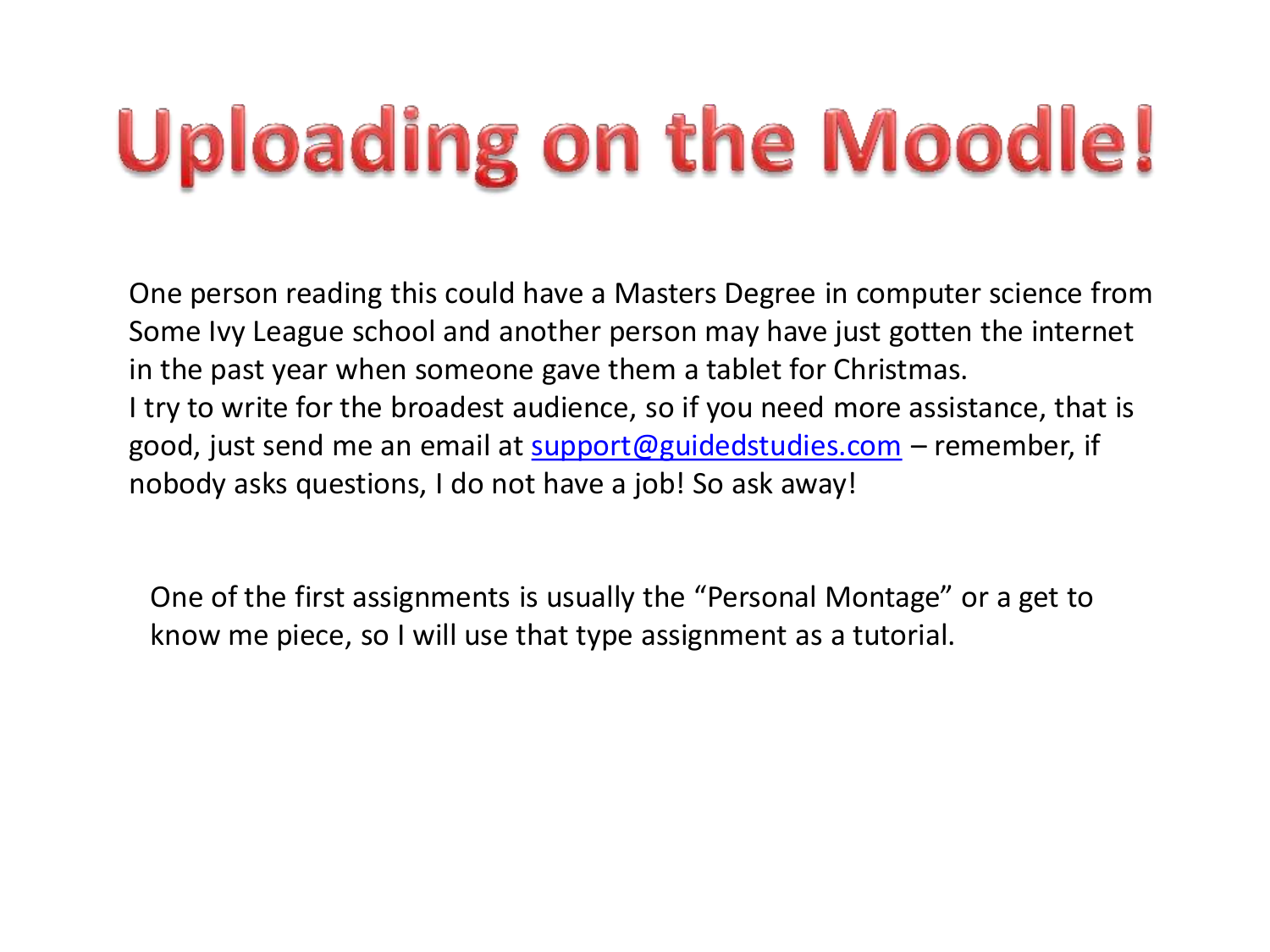First, here is something for me to **Something to upload** upload, You should do more, to give a full introduction.

I get to just put the part out there where I look like a good dad.



Spending time crabbing before he becomes a teen!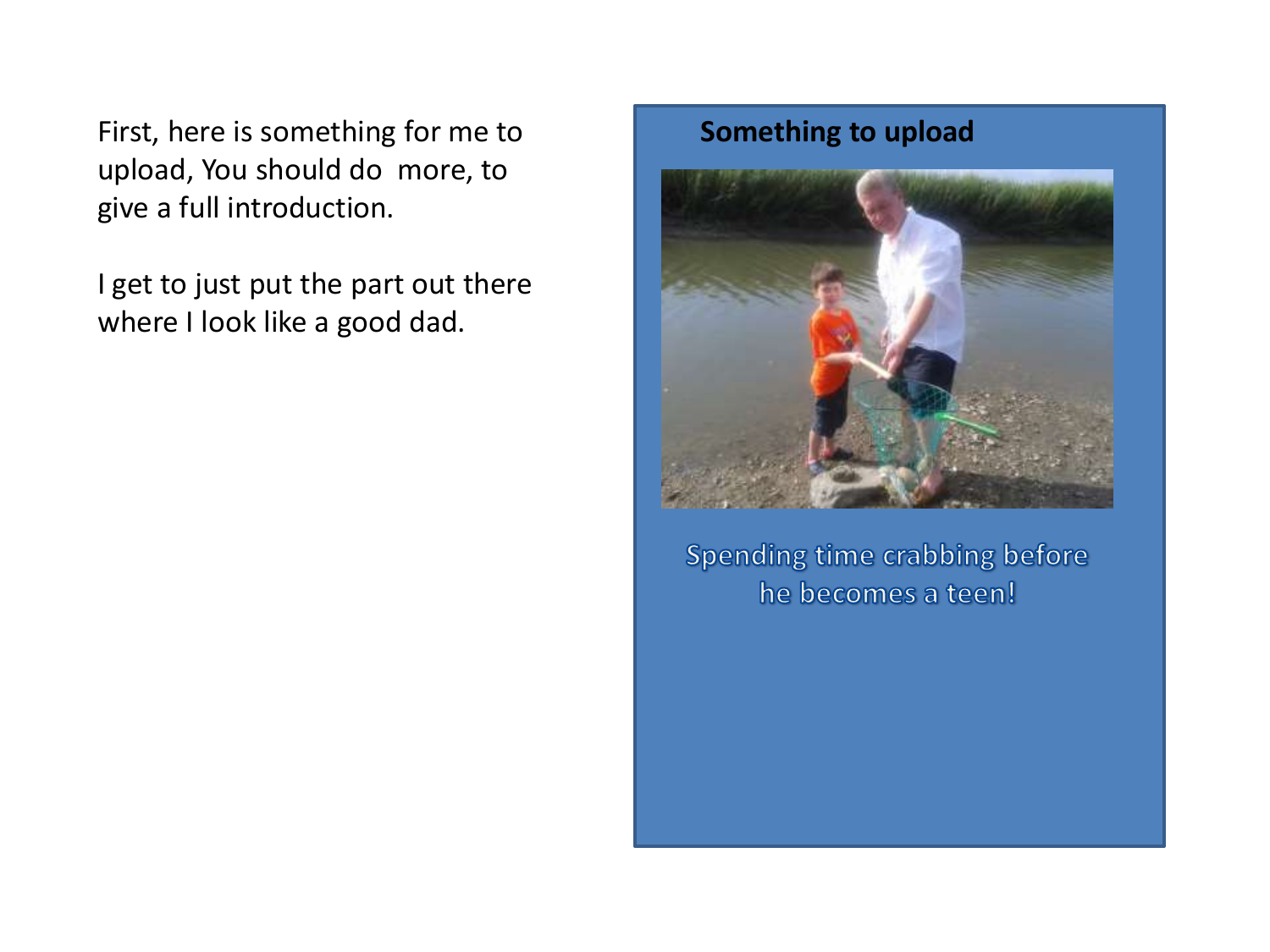I created that in Powerpoint, it could have been google presentations, Microsoft word, Open document format, Documents, etc…

There are a BUNCH of different tools, in order to make it easy we like to standardize by converting the different formats to PDF. Most programs allow you to save your file as a PDF by selecting File from the menu at the top, then selecting SaveAs or ExportAs followed by PDF. I will put up another tutorial on that. PDF is the general format that most every computer, phone, tablet (and whatever they think of next ) can open and have the file look right.

So I will save it as a PDF.

Next, how to get it from your computer to ours. A little vocabulary help here… Uploading is when you are moving something FROM your computer Downloading is when you are bringing something TO your computer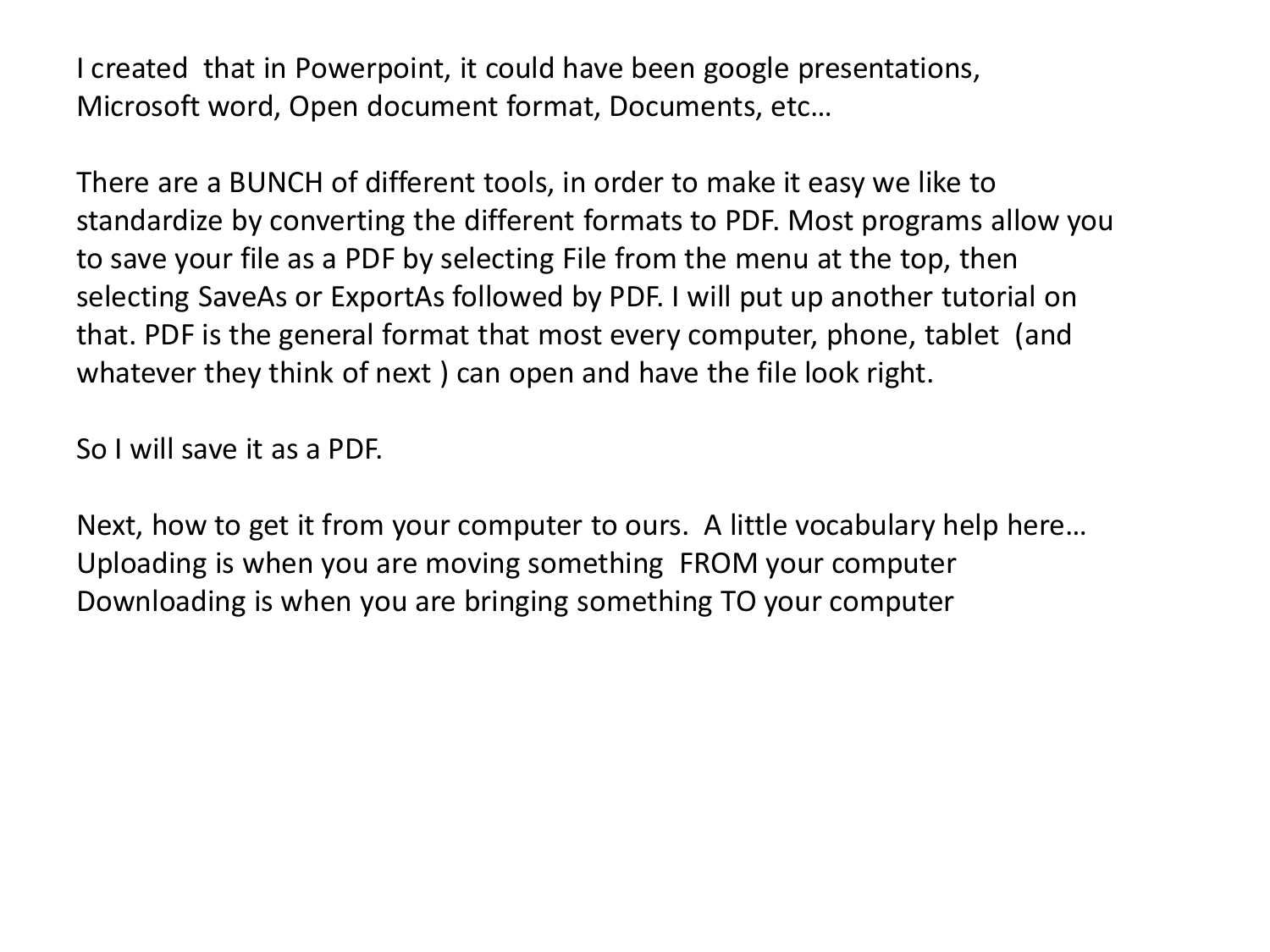## I named my file FatherAndSon.PDF **to upload**



Spending time cr

Now I will go to the place I am supposed to Upload the assignment on the class page, Or in this case in my Profile Page

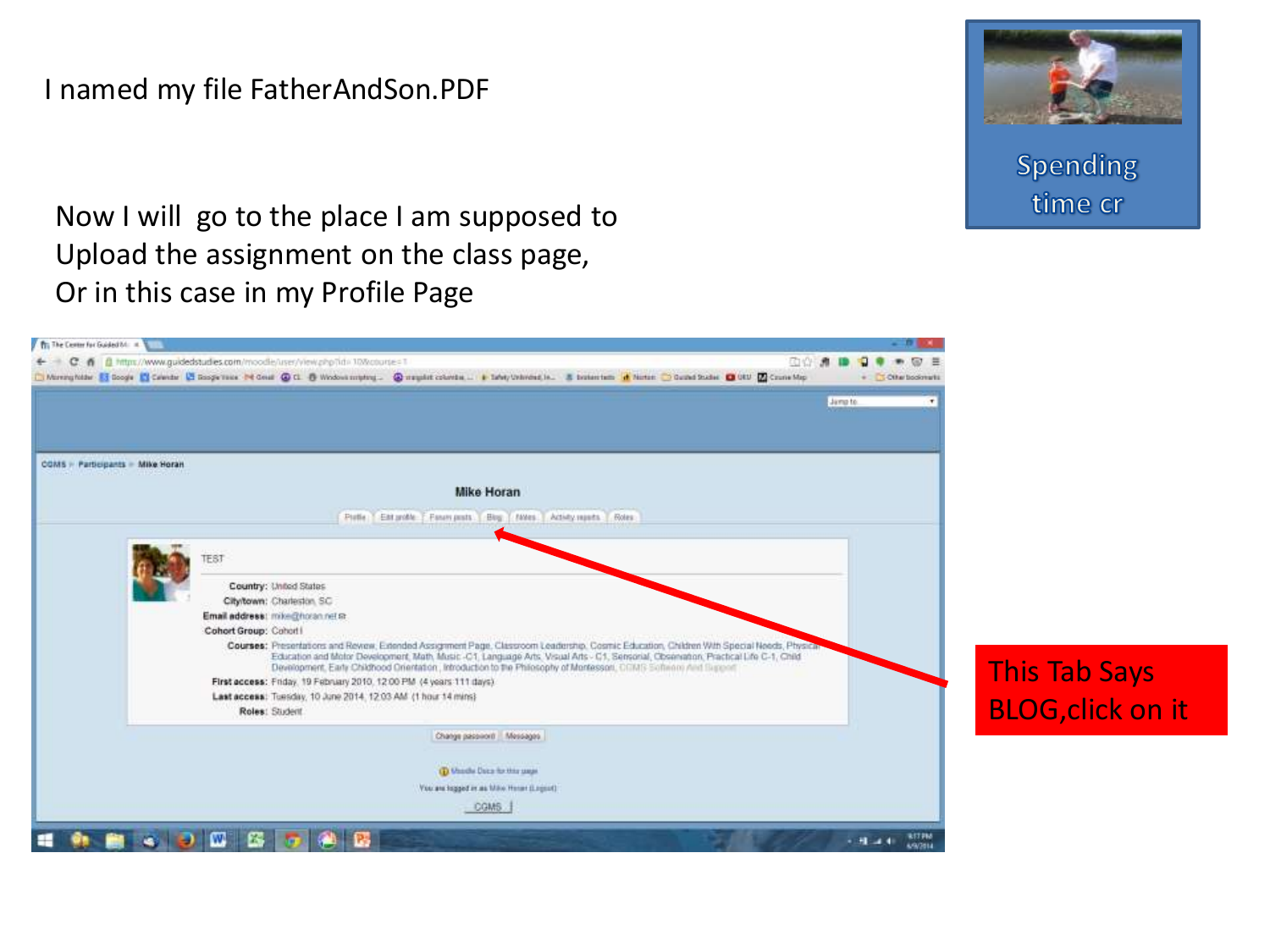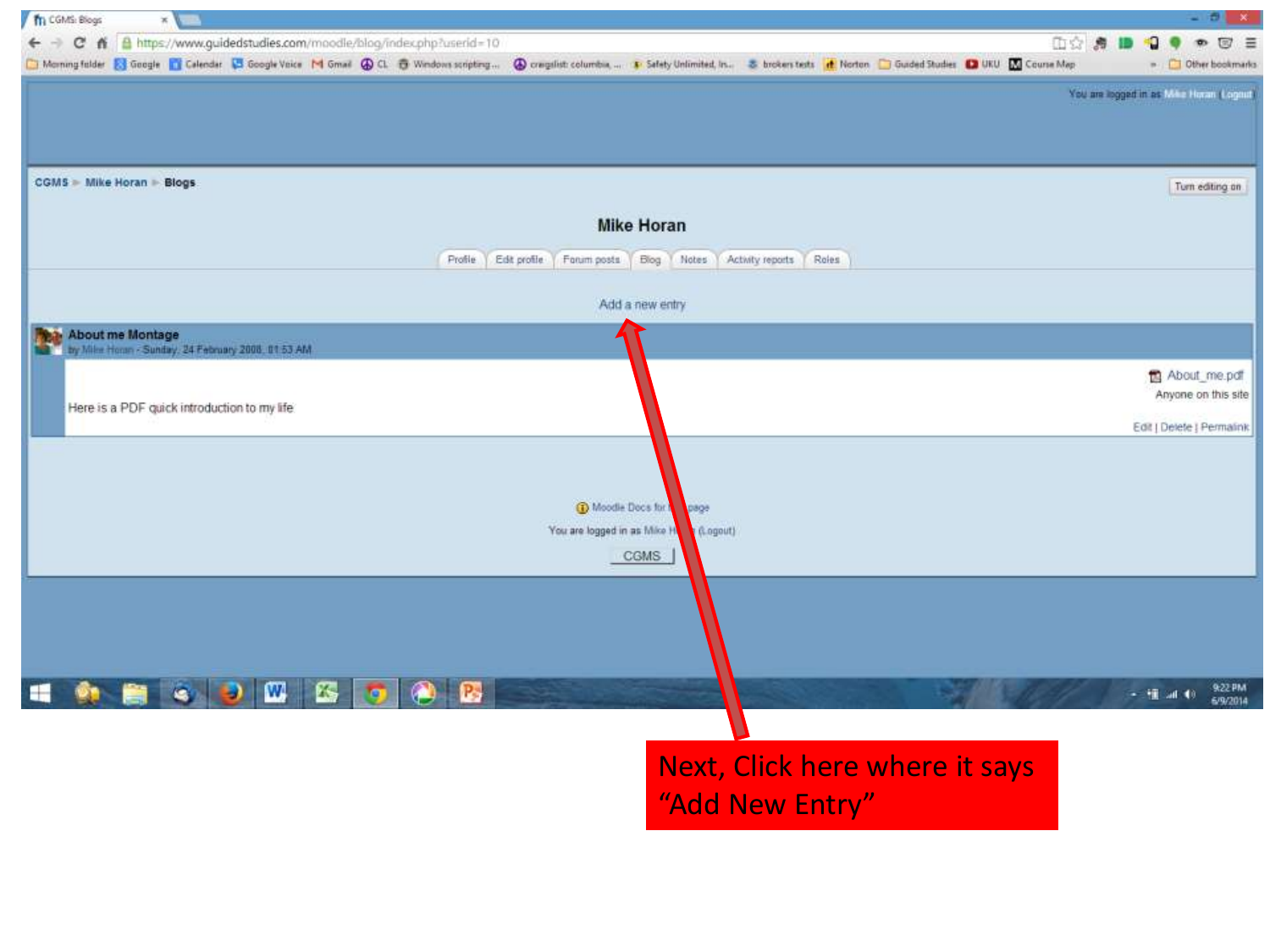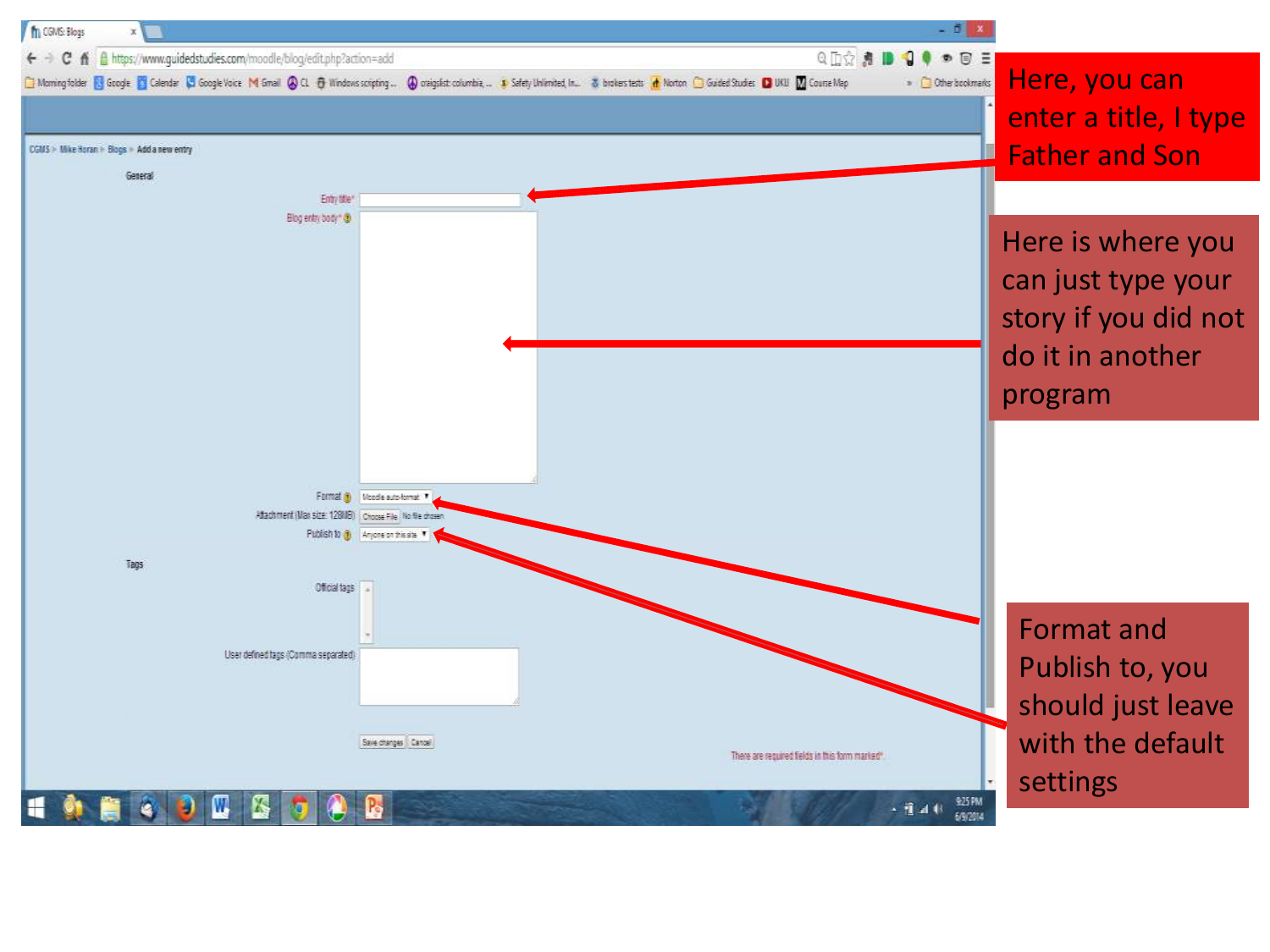

And finally, we get to the "Attachment" "Choose File" Button!

This is what we press to tell the computer which file we want to move to the Moodle. In my case the file is named FatherAndSon.PDF So lets click the button and select FatherAndSon.PDF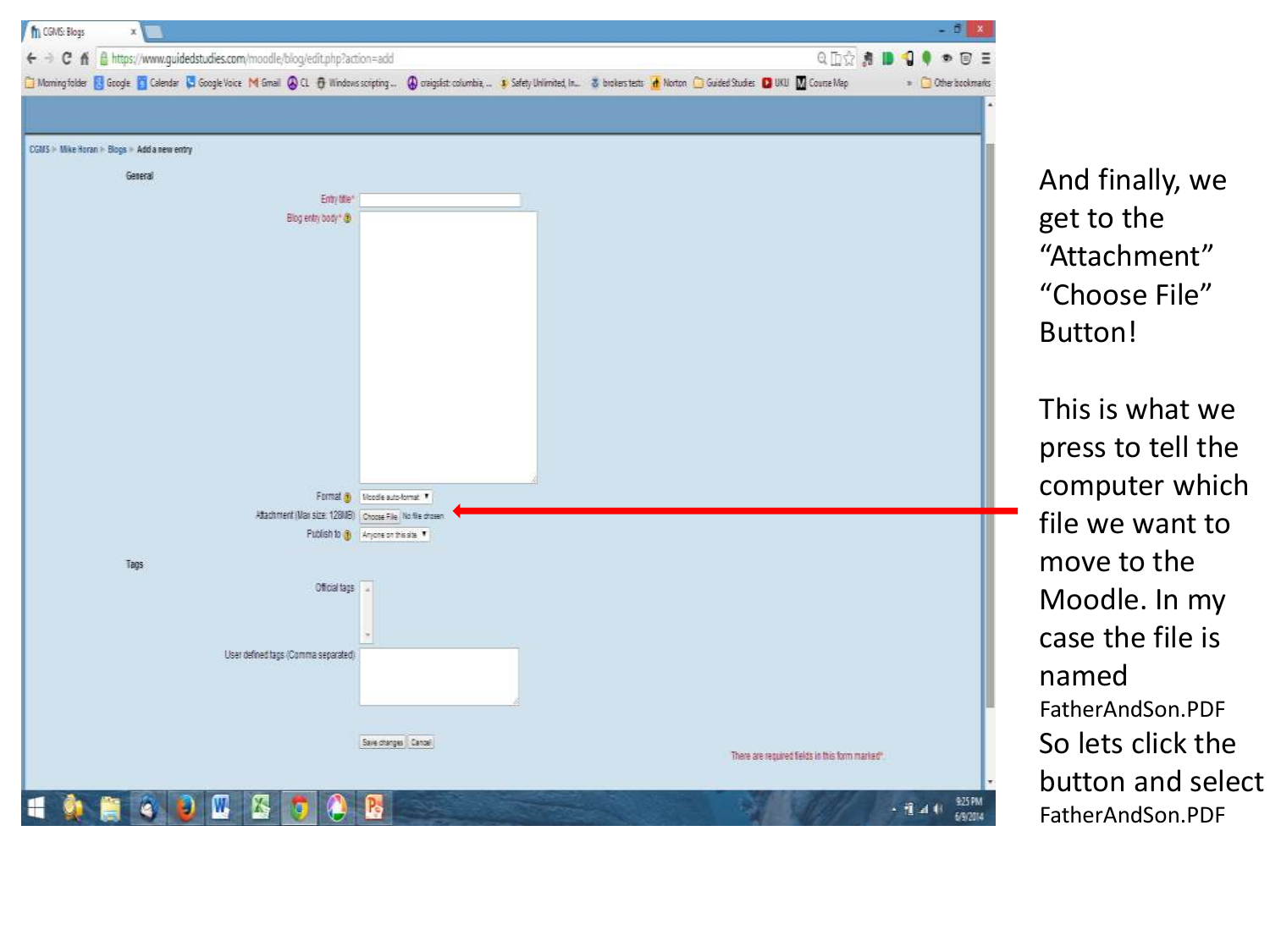

Clicking "Choose File" opens what is called a "dialog box" here is where you steer the computer to the file you saved. **I save most files to my (very** Messy) Desktop . At the top of my dialog box is a green arrow pointing to the area that lets me select "Desktop" or "My Documents" etc. I choose "Desktop" and look for FatherAndSon.PDF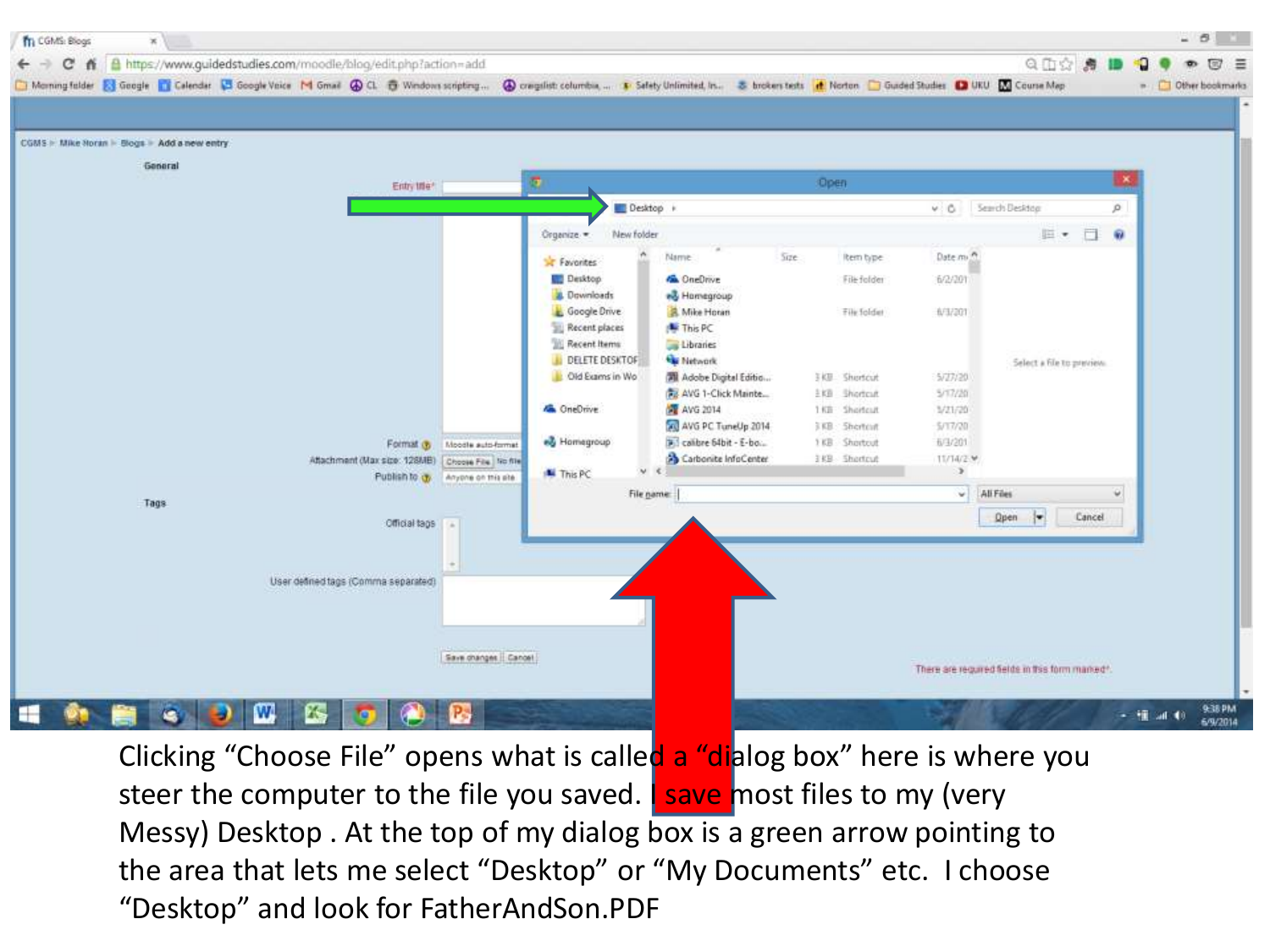

When I click on the file name, it populates below, at the second red arrow.

Then I can click Open to tell the computer I have selected the file (green arrow)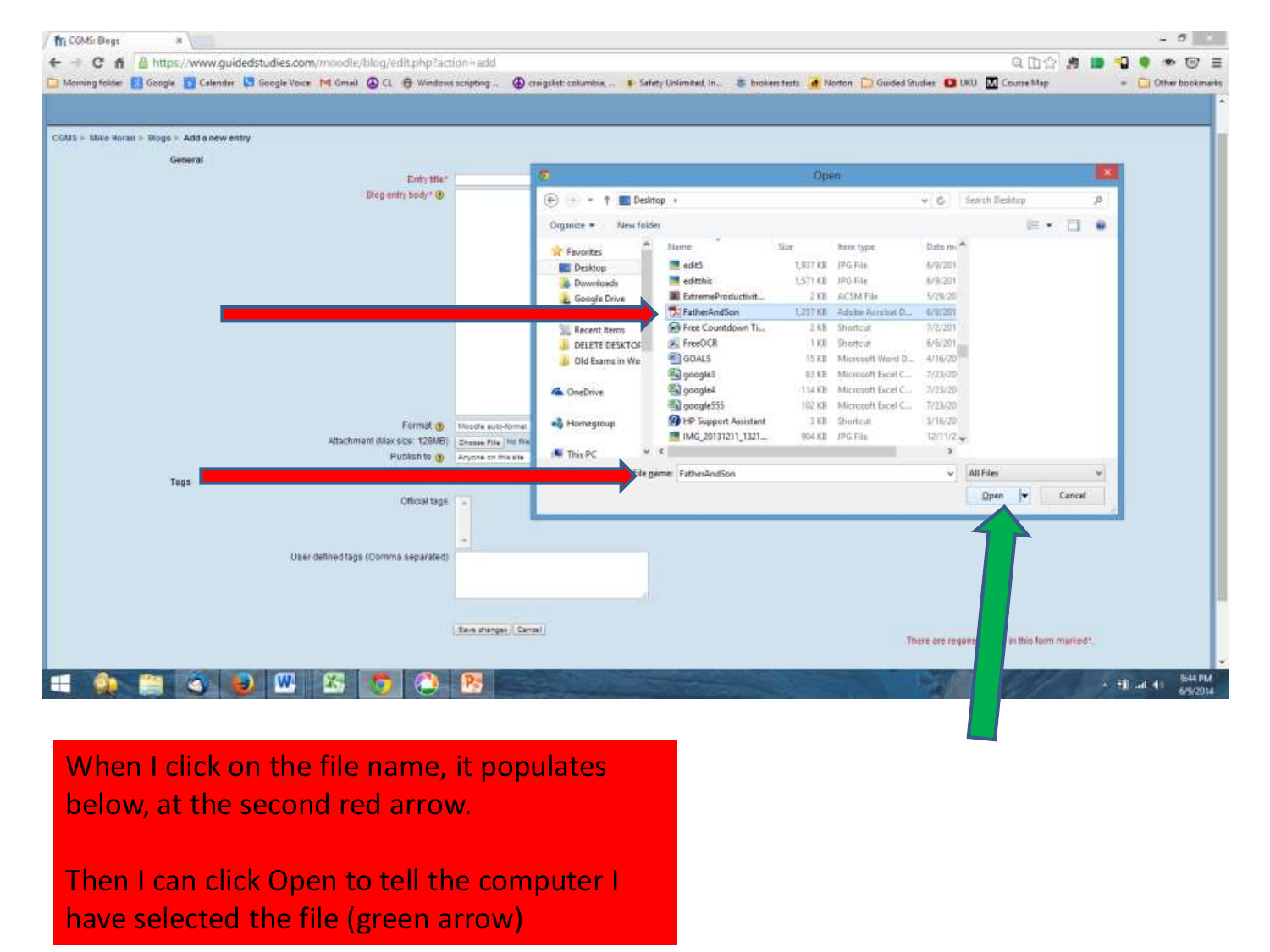